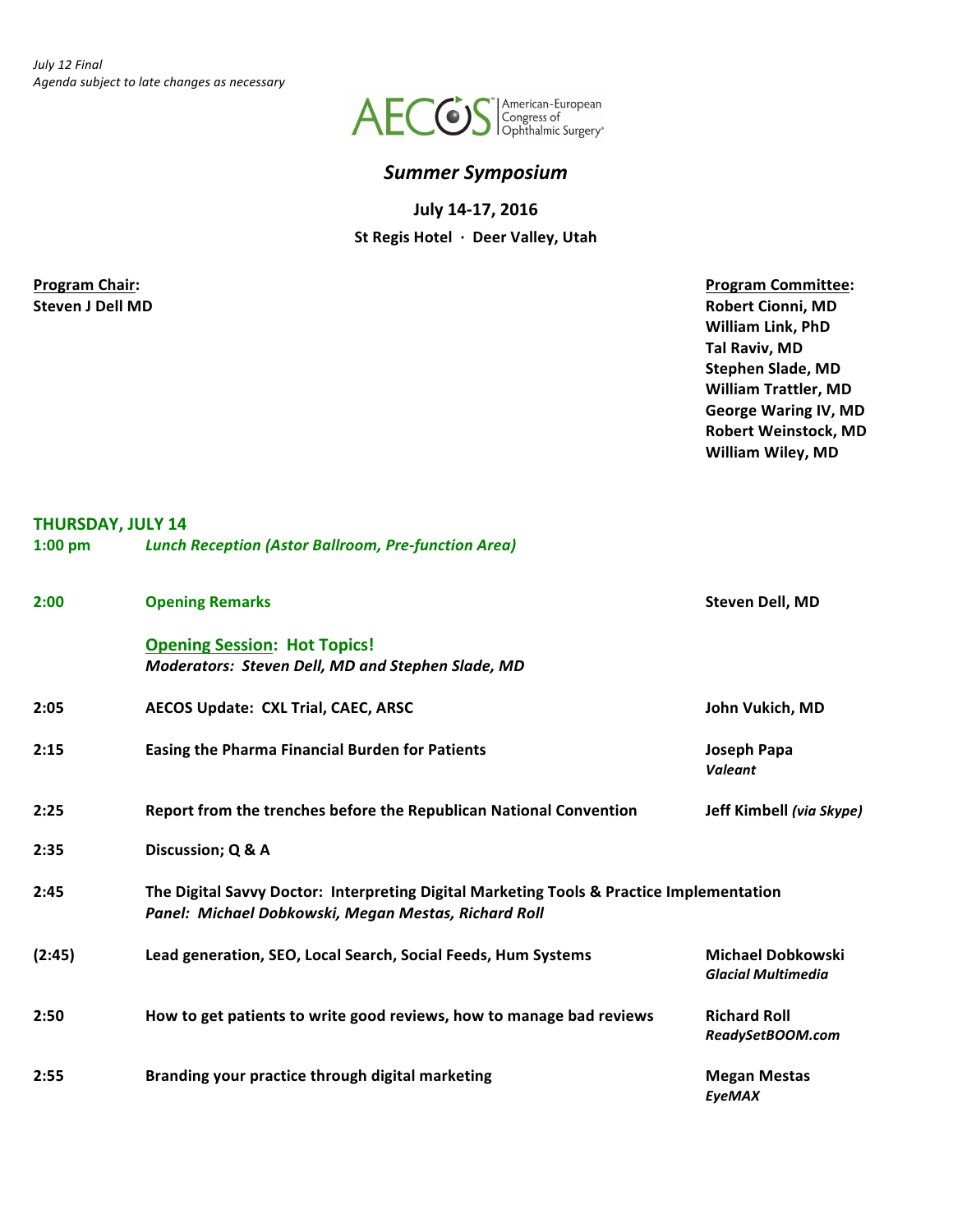|      | 6:30 - 9:00 pm AECOS Exhibitors Reception (Astor Terrace)                                                                                                                                                                      |                              |  |
|------|--------------------------------------------------------------------------------------------------------------------------------------------------------------------------------------------------------------------------------|------------------------------|--|
| 6:30 | <b>Adjourn</b>                                                                                                                                                                                                                 |                              |  |
| 6:10 | <b>Cataract Case 3:</b><br>Patient requests PCIOL cataract surgery and says: "You're the doctor,<br>you decide how to remove it".<br>Discussants: Steven Dell MD, John Doane MD, Richard Lindstrom MD                          | <b>William Wiley, MD</b>     |  |
| 5:50 | <b>Cataract Case 2:</b><br>Cataract surgery in a patient with a small pupil<br>Discussants: Preeya Gupta MD, Jeff Pettey MD, Stephen Slade MD                                                                                  | D. Brian Kim, MD             |  |
| 5:30 | <b>Cataract Case 1:</b><br>Cataract surgery in an eye with severe zolular insufficiency<br>Discussants: Ashvin Agarwal MD, Kendall Donaldson MD, Brian Kim MD                                                                  | <b>Brandon Ayres, MD</b>     |  |
| 5:10 | <b>Pharma Case 3:</b><br>The silver bullet for a patient presenting with chronic blepharitis,<br>unresponsive to conventional treatments<br>Discussants: Kenneth Beckman MD, Preeya Gupta MD, Steven Rosenfeld MD              | Anita Nevyas-Wallace, MD     |  |
| 4:50 | <b>Pharma Case 2:</b><br>Dropping the mic on dropless. This was my final dropless case.<br>Discussants: Kendall Donaldson MD, William Trattler MD, William Wiley MD                                                            | <b>Robert Weinstock, MD</b>  |  |
| 4:30 | <b>Pharma Case 1:</b><br>Anxious, armless cataract patient wants no drops and no IV<br>Discussants: John Doane MD, Sheri Rowen MD, Priyanka Sood MD                                                                            | <b>Richard Lindstrom, MD</b> |  |
| 4:25 | <b>Session 2: Case Presentations (20 min case presentations/discussions)</b><br>Moderators: William Trattler, MD and William Wiley, MD                                                                                         |                              |  |
| 4:05 | Case 4: Patient declined to receive astigmatism treatment and wants to sue because he did not achieve<br>freedom from glasses as his wife did.                                                                                 |                              |  |
| 3:45 | Case 3: A group of ODs who refer to me are co-managing cataracts and yet they are also directly charging<br>patients for visits during the global. What are my responsibilities here?                                          |                              |  |
| 3:25 | Case 2: Patient who paid for a premium package with a PCIOL using Femto for astigmatism has an<br>objectively excellent result, but is unhappy and wants a refund. What can/should I do?                                       |                              |  |
| 3:05 | Case 1: My refractive package includes refractions, femto, LRI, Toric or whatever IOL, plus LVC if needed. If I<br>use standard IOL, perform no astigmatic surgery but charge extra, am I effectively selling LASIK insurance? |                              |  |
| 3:00 | Role Play: Panelists present real life difficult situations with cataract and refractive patients<br>Panel: John Doane MD, Mark Kontos MD, Allison Shuren Esq, Robert Weinstock MD                                             |                              |  |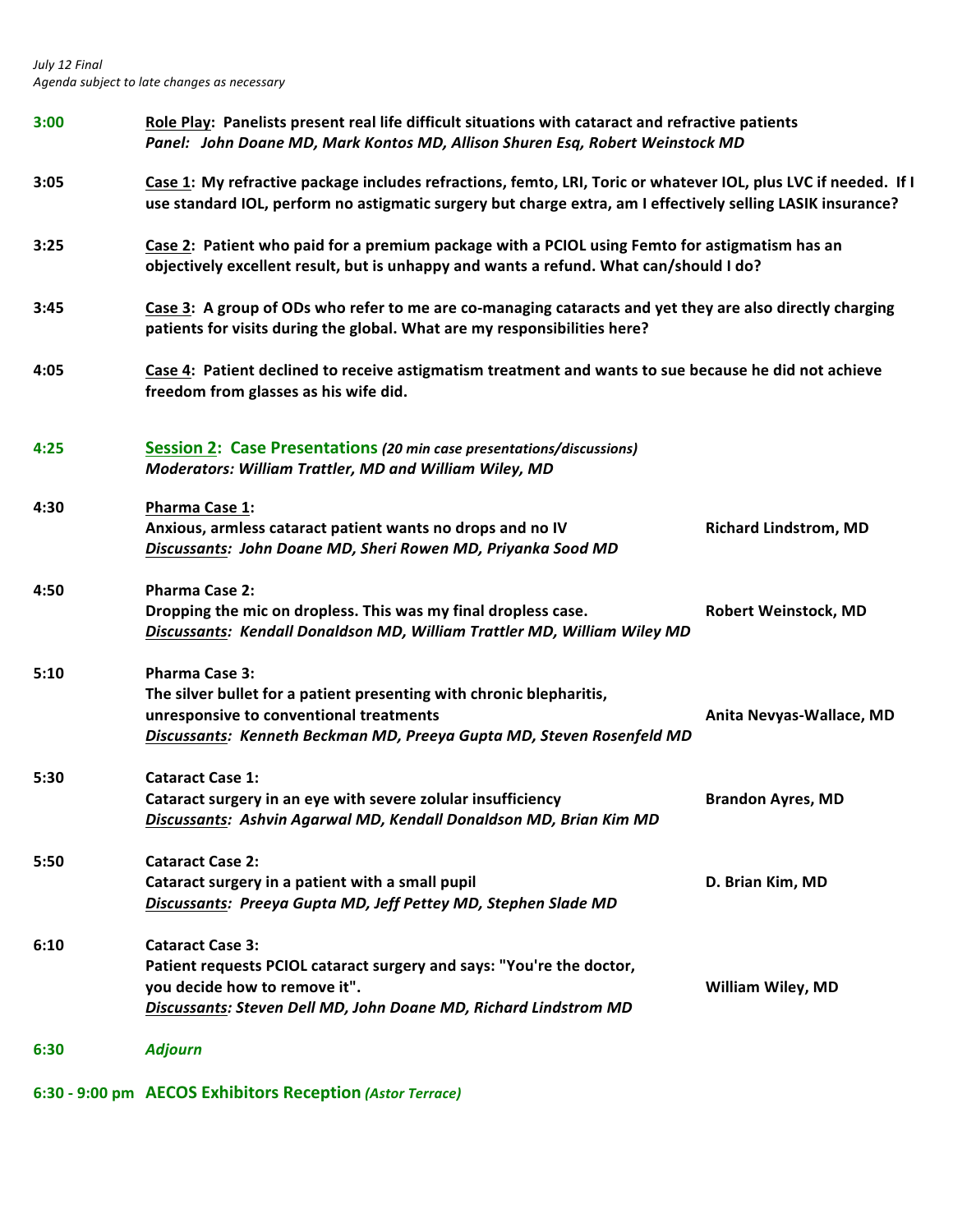| <b>FRIDAY, JULY 15</b> |                                                                                                                                                                                        |                             |
|------------------------|----------------------------------------------------------------------------------------------------------------------------------------------------------------------------------------|-----------------------------|
| 06:00                  | <b>Breakfast with the Experts (Astor Terrace)</b>                                                                                                                                      |                             |
| 07:00                  | Session 3: MIGs Case Presentations (20 min case presentations/discussions)<br>Moderators: Tal Raviv, MD and Steven Vold, MD                                                            |                             |
| 7:00                   | Case 1:<br>Glaucoma patient well-controlled on two meds seeks cataract surgery<br>Discussants: Yuri McKee MD, Tal Raviv MD, Steven Vold MD                                             | Ahad Mahootchi, MD          |
| 7:20                   | Case 2<br><b>Combined Cataract and Glaucoma Surgery made easy</b><br>Discussants: Cathleen McCabe MD, Malik Kahook MD, Ahad Mahootchi MD                                               | <b>Erik Mertens, MD</b>     |
| 7:40                   | Case 3<br><b>New Device in Glaucoma</b><br>Discussants: Cathleen McCabe MD, Ahad Mahootchi MD, Erik Mertens MD                                                                         | Malik Kahook, MD            |
| 08:00                  | Session 4: Broadening the Premium Channel (20 min case presentations/discussions)<br>Moderators: Erik Mertens, MD and John Vukich, MD                                                  |                             |
| 08:00                  | Case 1:<br>Patient has 4.00D cylinder power toric IOL rotated 15 degrees, has<br>residual cylinder. How to fix?<br>Discussants: Geoffrey Tabin MD, Kevin Waltz MD, William Wiley MD    | Daniel Chang, MD            |
| 08:20                  | Case 2:<br><b>Toric Power Surprise</b><br>Discussants: Daniel Chang MD, Alan Faulkner MD, James Loden MD                                                                               | <b>Jared Younger, MD</b>    |
| 08:40                  | Case 3:<br>Patient wants toric IOL, topos are a mess. On maximum medical therapy<br>for Dry Eye Syndrome<br>Discussants: Kenneth Beckman MD, Alice Epitropolous MD, Damien Goldberg MD | Preeya Gupta, MD            |
| 09:00                  | <b>Challenging Cases: IOL Selections</b><br>Moderators: Steven Dell, MD and George Waring IV, MD                                                                                       |                             |
| 09:05                  | Case 1:<br>Bilateral ERMs with 20/25 retina; wants a Multifocal IOL<br>Discussants: John Vukich MD, George Waring IV MD, William Wiley MD                                              | <b>Robert Weinstock, MD</b> |
| 09:25                  | Case 2:<br>To Multi-focal or Not in a Patient with Dislocated Crystalline Lens<br>Discussants: Ashvin Agarwal MD, Kendal Donaldson MD, Yuri McKee MD                                   | <b>Elizabeth Yeu, MD</b>    |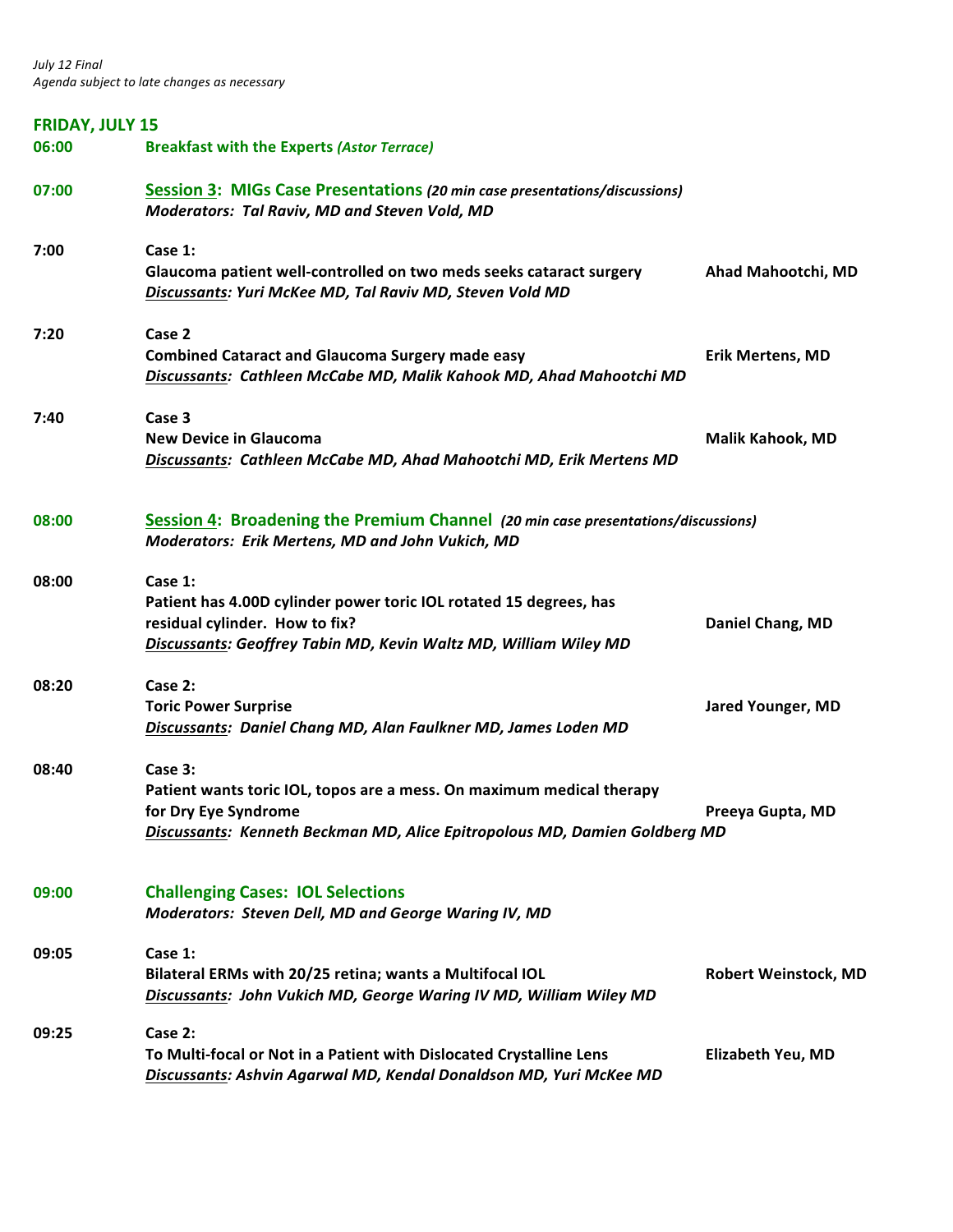| 09:45                    | Case 3:<br><b>Posterior Polar Express</b><br>Discussants: Steven Dell MD, Karolinne Rocha MD, Stephen Slade MD                                                                                               | Sheri Rowen, MD              |
|--------------------------|--------------------------------------------------------------------------------------------------------------------------------------------------------------------------------------------------------------|------------------------------|
| 10:05                    | <b>Break</b>                                                                                                                                                                                                 |                              |
| 10:30                    | Session 5: Complex Cataract Cases (100% video, no slides, 10 min ea including discussion)<br>Moderators: Robert Weinstock, MD and William Wiley, MD                                                          |                              |
| 10:30                    | What could possibly go wrong here? IOL Exchange in post-RK, post valve<br>and post Yag with UGH syndrome                                                                                                     | <b>George Waring IV, MD</b>  |
| 10:40                    | Trifecta: Brunescent Cataract, Tiny Pupil, Severe Zonulopathy                                                                                                                                                | D. Brian Kim, MD             |
| 10:50                    | A Case of Postoperative Refractive Surprise - What, When, How                                                                                                                                                | <b>Ashvin Agarwal, MD</b>    |
| 11:00                    | Sky's the Limit: Penetrating Lensectomy                                                                                                                                                                      | Karolinne Rocha, MD          |
| 11:10                    | Fastest Argentinian flag sign despite all countermeasures; now I<br>have to do the other eye                                                                                                                 | Tal Raviv, MD                |
| 11:20                    | Zonular Dehiscence: Good, Bad and the Ugly                                                                                                                                                                   | Sumitra Khandelwal, MD       |
| 11:30                    | <b>Stretching the Pupil</b>                                                                                                                                                                                  | P. Dee Stephenson, MD        |
| 11:40                    | Congenital absence of 180 degrees of zonules, managed with MSICS,<br>PPV, Glued IOL                                                                                                                          | Yuri McKee, MD               |
| 11:50                    | How to manage lack of capsular support in traumatic cataracts                                                                                                                                                | <b>Kendall Donaldson, MD</b> |
| 12:00                    | <b>Adjourn</b>                                                                                                                                                                                               |                              |
| $12:30 - 1:30$           | "AECOS Global Charities: How You Can Become Involved with Supporting the C.A.E.C." (Library)                                                                                                                 |                              |
| $5:00 - 6:30$            | <b>Satellite Reception: (Library)</b><br>"The Elimination of Corneal Blindness by 2040: Transforming SightLife to Meet this Challenge"<br><b>Brought to you by SightLife</b>                                 |                              |
| $6:00 - 7:30$            | <b>Abbott Reception (Deer Crest Club)</b>                                                                                                                                                                    |                              |
| <b>SATURDAY, JULY 16</b> |                                                                                                                                                                                                              |                              |
| 06:00                    | <b>Breakfast with the Experts (Astor Terrace)</b>                                                                                                                                                            |                              |
| 07:00                    | Session 6: Practice Impossible! (20 min case presentations/discussions)<br>Moderator: Steven Dell, MD and Matt Jensen, MBA<br>Panel: Steven Vold MD, Robert Weinstock MD, William Wiley MD, Elizabeth Yeu MD |                              |
| 07:00                    | Case 1: The Buyout                                                                                                                                                                                           | <b>Elizabeth Yeu, MD</b>     |

**07:20** Case 2: Pro Femto/No Femto **by the Case 2: Pro** Femto *Case 2: Pro Femto Case 2: Pro Femto Case 2: Pro Femto* **<b>***Case 2: Pro Femto Case 2: Pro Femto Case 2: Pro Femto Case 2: Pro Femto Case*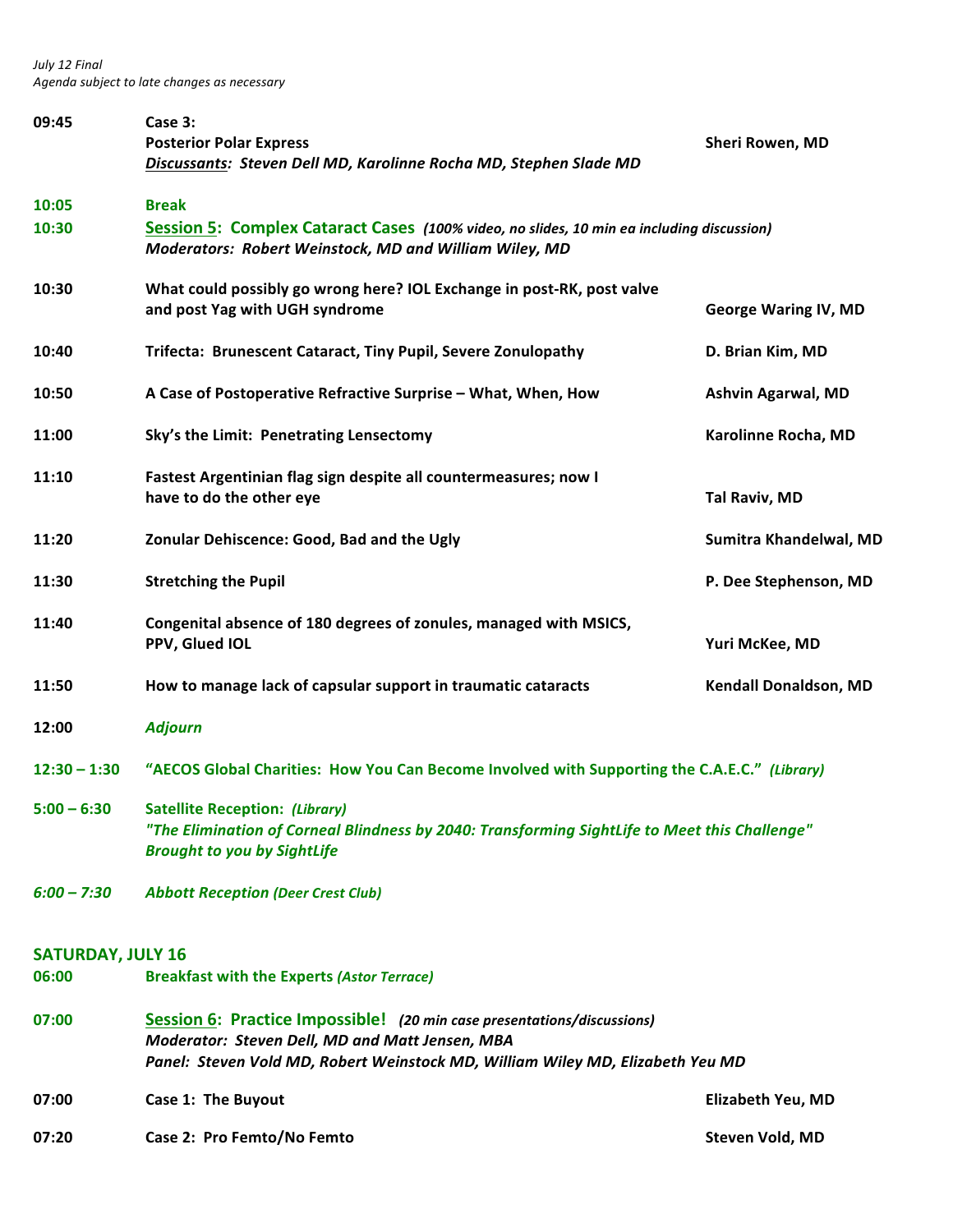| 07:40 | <b>Case 3: The Turnaround</b>                                                                                                                                   | Luke Rebenitsch, MD      |
|-------|-----------------------------------------------------------------------------------------------------------------------------------------------------------------|--------------------------|
| 08:00 | <b>Presentation of AECOS Visionary Award</b><br><b>AECOS Visionary Award Lecture:</b>                                                                           | Steven Dell, MD          |
|       | Our Journey through customizing ablations and cornea biomechanics                                                                                               | John Kanellopoulos, MD   |
|       | Session 7: Managing the Practice Experience (20 min case presentations/discussions)<br>Moderators: Stephen Slade, MD and Robert Weinstock, MD                   |                          |
| 08:20 | Case 1:<br><b>ORA Saved the Day</b><br>Discussants: Harvey Carter MD, Audrey Talley-Rostov MD, William Wiley MD                                                 | <b>Robert Cionni, MD</b> |
|       |                                                                                                                                                                 |                          |
| 08:40 | Case 2:<br>RLE multifocal patient; you just broke the posterior capsule, now what?<br>Discussants: Brendan Ayres MD, Sumitra Khandelwal MD, Steven Rosenfeld MD | Yuri McKee, MD           |
| 09:00 | <b>Defenders of Vision!</b><br>Faculty: John Doane MD, Steven Dell MD, Stephen Slade MD, William Wiley MD, Elizabeth Yeu MD                                     | <b>Jim Mazzo</b>         |
| 09:30 | <b>Break</b>                                                                                                                                                    |                          |
| 10:00 | Session 8: My Best Pearls (8 min videos, no slides)<br><b>Moderators: William Trattler, MD and George Waring IV, MD</b>                                         |                          |
| 10:00 | <b>Managing an Iris Coloboma</b>                                                                                                                                | <b>Robert Cionni, MD</b> |
| 10:08 | The No Phaco, Phaco Chop Technique: Paradox or Innovation                                                                                                       | D. Brian Kim, MD         |
| 10:16 | <b>Novel uses of Calisto</b>                                                                                                                                    | <b>Mark Kontos, MD</b>   |
| 10:24 | New capsulotomy techniques                                                                                                                                      | P. Dee Stephenson, MD    |
| 10:32 | Scleral fixated IOL without glue or sutures                                                                                                                     | Robert Cionni, MD        |
| 10:40 | When the femto lets you down                                                                                                                                    | Kenneth Beckman, MD      |
| 10:48 | <b>Pearls on Pseudoexfoliation</b>                                                                                                                              | Alan Crandall, MD        |
| 10:56 | <b>Making LASIK More Perfect</b>                                                                                                                                | <b>Stephen Slade, MD</b> |
| 11:04 | Using customized topography data in re-defining clinical<br>refractions                                                                                         | John Kanellopoulos, MD   |
| 11:12 | <b>Advanced Techniques for Targeted iStent Placement</b>                                                                                                        | Steven Vold, MD          |
| 11:20 | <b>Small Pupil CataRock</b>                                                                                                                                     | <b>Erik Mertens, MD</b>  |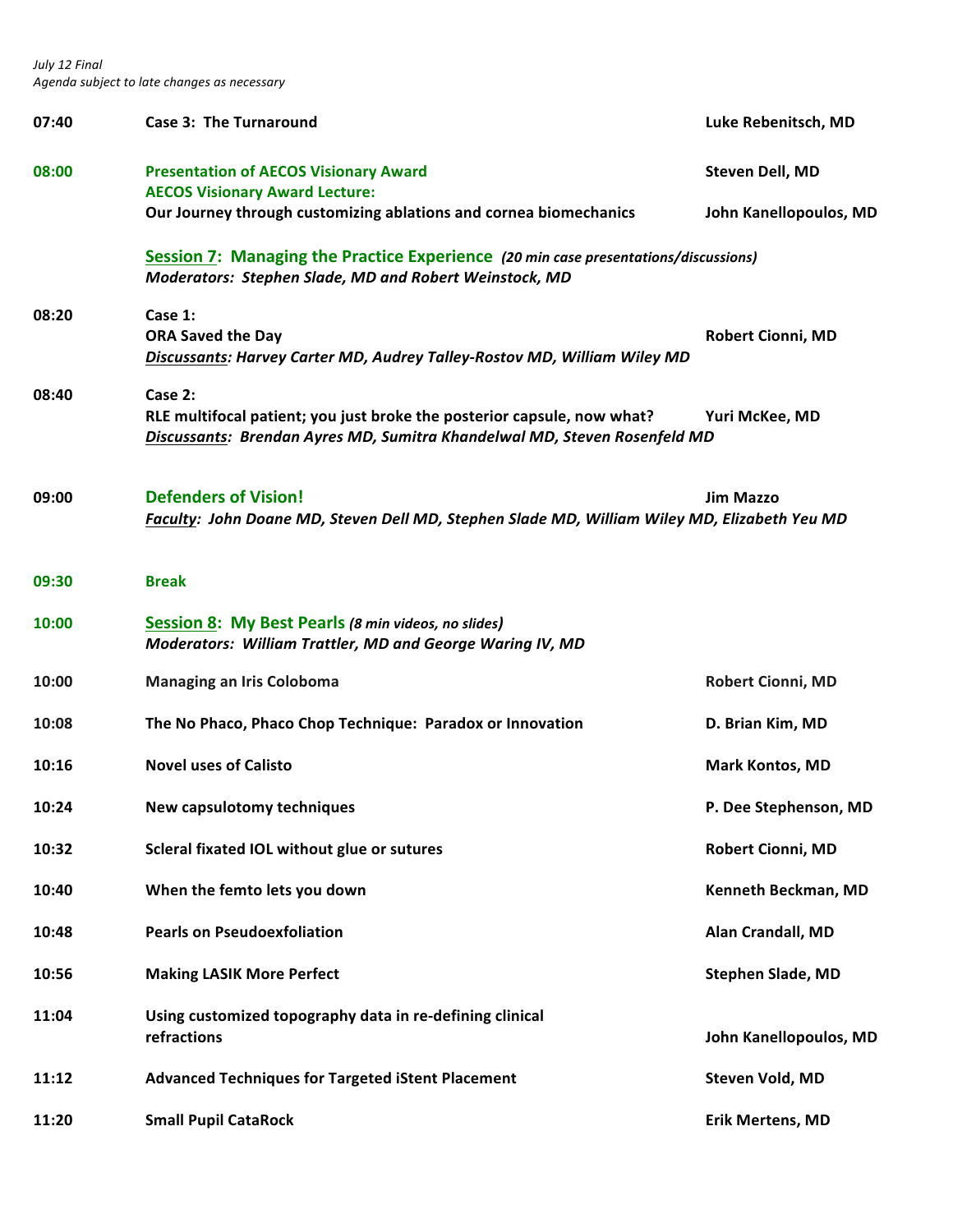| 11:28                              | Management of the Intumescent White Cataract                                                                                                                                       |                                                                                   | Darcy Wolsey, MD          |
|------------------------------------|------------------------------------------------------------------------------------------------------------------------------------------------------------------------------------|-----------------------------------------------------------------------------------|---------------------------|
| 11:36                              | Phakic IOL - preventing problems                                                                                                                                                   |                                                                                   | <b>Ashvin Agarwal, MD</b> |
| 11:44                              | <b>Scleral fixation with suture</b>                                                                                                                                                |                                                                                   | Alan Crandall, MD         |
| 11:52                              | <b>Discussion</b>                                                                                                                                                                  |                                                                                   |                           |
| 12:00                              | <b>Adjourn</b>                                                                                                                                                                     |                                                                                   |                           |
| $12:30 - 1:30$                     | <b>Lunchtime Symposium (Astor Ballroom)</b><br>"HOLOS IntraOp Wavefront Aberrometer – Giving InSight to your Cataract Surgery"<br><b>Brought to you by Clarity Medical Systems</b> |                                                                                   |                           |
| $4:00$ pm                          | <b>OWL Networking Reception: (Library)</b><br>"OWL - Advancing Diversity in Leadership: A Reception with an Update on Our Expanded Mission<br>and Newest Programs"                 |                                                                                   |                           |
| 5:00 pm                            | AECOS 3D "Afternoon at the Movies" (Astor Ballroom & Pre-function Area)<br><b>Brought to you by TrueVision Systems</b><br>Moderators: Robert Weinstock, MD and William Wiley, MD   |                                                                                   |                           |
|                                    | <b>5:00 Popcorn and Refreshments</b><br>5:30 - 6:30 pm 3D Videos                                                                                                                   |                                                                                   |                           |
|                                    | <b>Starring:</b><br><b>James Katz MD</b><br><b>Jonathan Solomon MD</b><br><b>William Trattler MD</b>                                                                               | <b>Steven Vold, MD</b><br><b>Robert Weinstock, MD</b><br><b>William Wiley, MD</b> |                           |
| 6:30 pm                            | <b>AECOS Annual Cookout (Mountain Terrace)</b>                                                                                                                                     |                                                                                   |                           |
| <b>SUNDAY, JULY 17</b><br>06:00 am | <b>Breakfast with the Experts</b>                                                                                                                                                  |                                                                                   |                           |
| 07:00                              | <b>Session 9: Innovators Session</b> (6 min each + 2 min discussion)<br>Moderator: William Link, PhD                                                                               |                                                                                   |                           |
| 07:00                              | Nasal stimulation with Oculeve to improve dry eye disease                                                                                                                          |                                                                                   | John Sheppard, MD         |
| 07:08                              | <b>Magic without Haptics</b>                                                                                                                                                       |                                                                                   | <b>Erik Mertens, MD</b>   |
| 07:16                              | The Future of Corneal Inlays and Onlays                                                                                                                                            |                                                                                   | Stephen Slade, MD         |
| 07:24                              | <b>Allotex - Tissue Addition Technology</b>                                                                                                                                        |                                                                                   | David Muller, PhD         |
| 07:32                              | ReFocus VisAbility Implant (from the FDA study)                                                                                                                                    |                                                                                   | James Katz, MD            |
| 07:40                              | PiXL: The Future of Cross-Linking                                                                                                                                                  |                                                                                   | Rajesh Rajpal, MD         |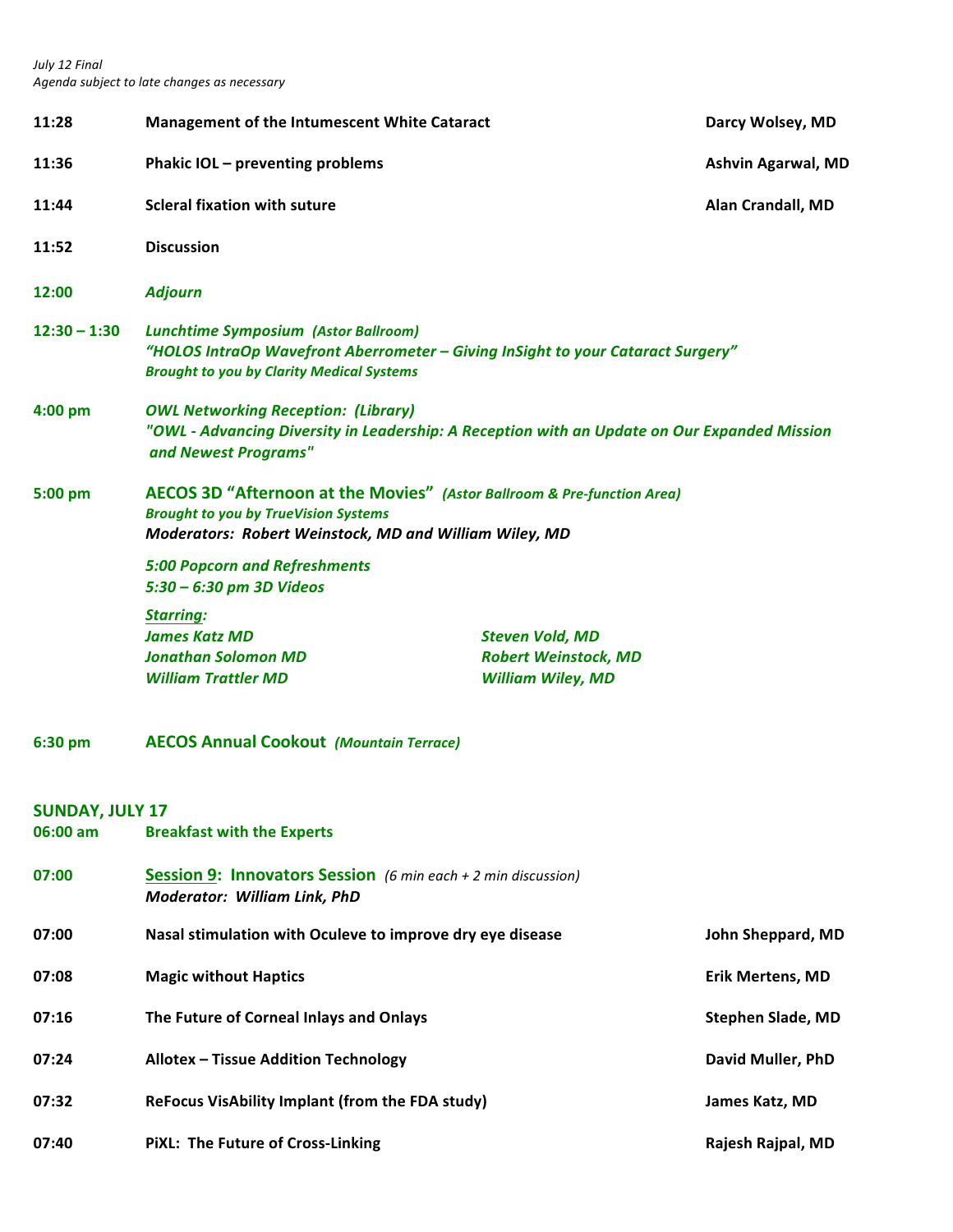| 07:48 | Omega Ophthalmic- Gemini Refractive Capsule                                                                                                                                                  | Gary Wortz, MD              |
|-------|----------------------------------------------------------------------------------------------------------------------------------------------------------------------------------------------|-----------------------------|
| 07:56 | In vivo refractive index modification of an intraocular lens with a<br>femtosecond laser - Perfect Lens                                                                                      | <b>George Waring IV, MD</b> |
| 08:04 | Session 10: Corneal Refractive Surgery for Pros (20 min case presentations/discussions)<br>Moderators: John Doane, MD and Stephen Slade, MD                                                  |                             |
| 08:05 | Case 1:<br>27 yo WF high myope, thick corneas, has heard about ICL and laser<br>Discussants: John Doane MD, John Kanellopoulos MD, William Trattler MD                                       | <b>Stephen Slade, MD</b>    |
| 08:25 | Case 2:<br><b>Post LASIK Dry Eye Case</b><br>Discussants: Steven Dell MD, Sheri Rowen MD, John Sheppard MD                                                                                   | Jennifer Loh, MD            |
| 08:45 | Case 3:<br>Patient with Irregular Cornea Seeks Improved Vision<br>Discussants: Karolinne Rocha MD, Stephen Slade MD, William Wiley MD                                                        | John Kanellopoulos, MD      |
| 09:05 | Case 4:<br>24 YO high-strung man with irregular corneas from prior corneal infections<br>wants Laser Vision Correction<br>Discussants: Sumitra Khandelwal MD, Mark Kontos MD, James Loden MD | <b>Steven Dell MD</b>       |
| 09:25 | Case 5:<br>Creating the ideal inlay patient<br>Discussants: Phillip Hoopes Jr MD, Luke Rebenitsch MD, George Waring IV MD                                                                    | <b>William Wiley, MD</b>    |
| 09:45 | Case 6:<br>Smile - Beginner Lessons Learned<br>Discussants: James Loden MD, Erik Mertens MD, Majid Moshirfar MD                                                                              | John Doane, MD              |
| 10:05 | <b>Break</b>                                                                                                                                                                                 |                             |
| 10:30 | Session 11: Cross-Linking Cases (20 min case presentations/discussions<br>Moderators: John Kanellopoulos, MD and William Trattler, MD                                                        |                             |
| 10:30 | Case 1:<br>Call 1-800-Trattler! Emergency crosslinking in a teenager<br>Discussants: John Kanellopoulos MD, Mark Kontos MD, Jodi Luchs MD                                                    | <b>William Trattler, MD</b> |
| 10:40 | Case 2:<br>Crosslinking patient presenting with possible progression; how to decide<br>if/when to retreat<br>Discussants: Rajesh Rajpal MD, Stephen Slade MD, Audrey Talley-Rostov MD        | <b>Mark Kontos, MD</b>      |